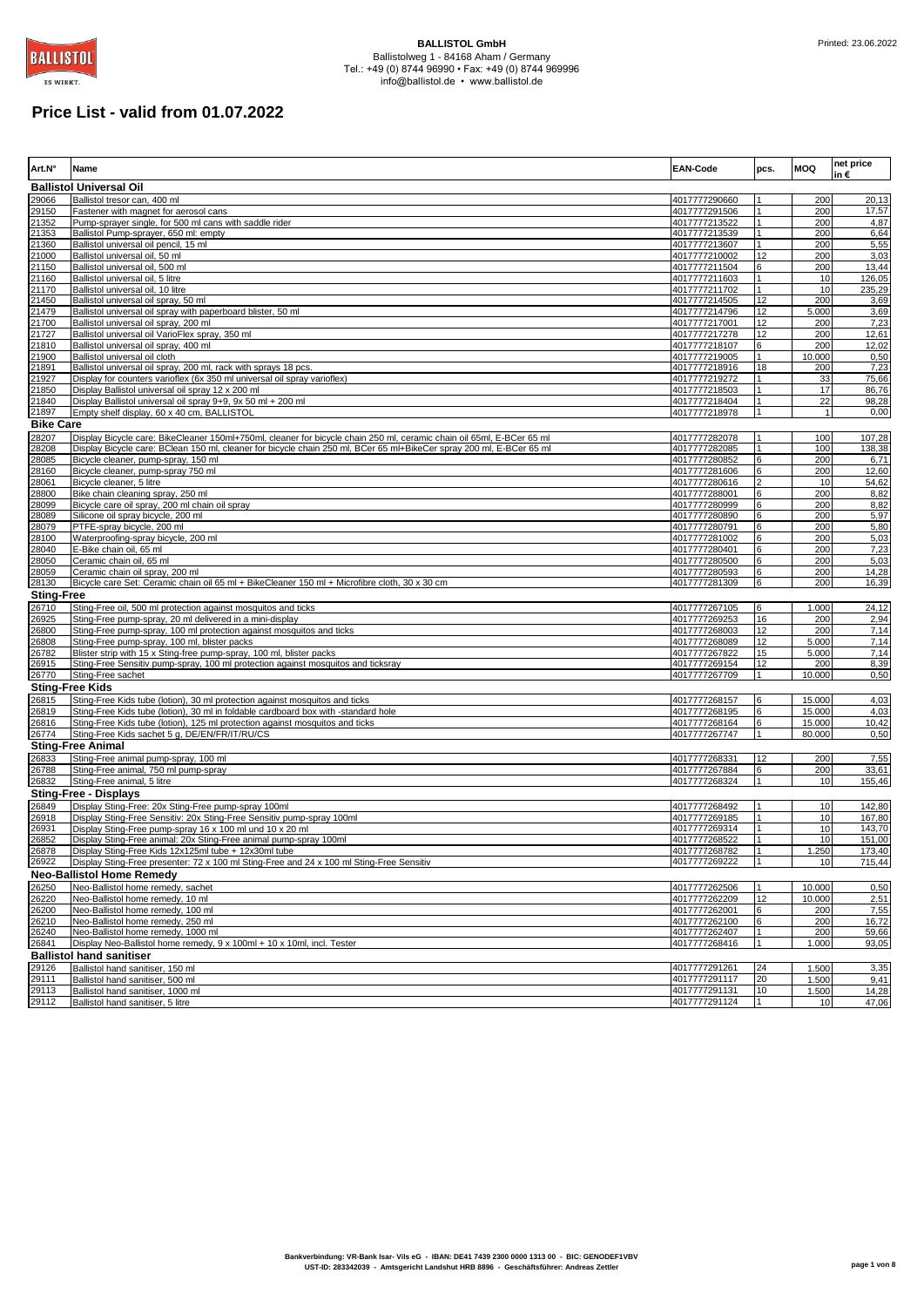

| Art.N°             | Name                                                                                                                                            | <b>EAN-Code</b>                | pcs.         | <b>MOQ</b>     | net price<br>in€ |
|--------------------|-------------------------------------------------------------------------------------------------------------------------------------------------|--------------------------------|--------------|----------------|------------------|
| <b>Animal Care</b> |                                                                                                                                                 |                                |              |                |                  |
| 26560              | Ballistol animal, 10 ml                                                                                                                         | 4017777265606                  | 12           | 10.000         | 2,51             |
| 26510              | Ballistol animal, 100 ml                                                                                                                        | 4017777265101                  | 6            | 200            | 5,45             |
| 26520              | Ballistol animal, 500 ml                                                                                                                        | 4017777265200                  | 6            | 200<br>10      | 16,80            |
| 26530<br>26570     | Ballistol animal, 5 litre<br>Ballistol animal, sachet, DE/EN/FR/IT/CS/RU                                                                        | 4017777265309<br>4017777265705 |              | 10.000         | 129,41<br>0,50   |
| 26575              | Ballistol animal care cloths box with 28 large care cloths                                                                                      | 4017777265750                  | 6            | 5.000          | 10,50            |
| 26470              | Horse shampoo, 500ml nettle-camomile                                                                                                            | 4017777264708                  | 6            | 200            | 9,66             |
| 26472              | Horse shampoo sensitiv, 500 ml                                                                                                                  | 4017777264722                  | 6            | 200            | 12,60            |
| 21860              | Display Ballistol Animal 12 x 100 ml                                                                                                            | 4017777218602                  |              | 17             | 65,40            |
| 21870              | Display Ballistol animal 9 x 100 ml + 10 x 10 ml                                                                                                | 4017777218701                  | $\mathbf{1}$ | 1.000          | 74,15            |
|                    | <b>Technical Care Products</b>                                                                                                                  |                                |              |                |                  |
| 22950              | Multifunctional garage oil spray, 200 ml                                                                                                        | 4017777229509                  | 6            | 200            | 4,61             |
| 22960              | Multifunctional garage oil spray, 400 ml                                                                                                        | 4017777229608                  | 6            | 200            | 7,55             |
| 22970              | Multifunctional garage oil, 500 ml                                                                                                              | 4017777229707                  |              | 200            | 8,95             |
| 22980<br>25600     | Multifunctional garage oil, 5 Liter<br>PTFE spray, 200 ml                                                                                       | 4017777229806<br>4017777256000 | 6            | 10<br>200      | 81,09<br>5,29    |
| 25607              | PTFE spray, 400 ml                                                                                                                              | 4017777256079                  | 6            | 200            | 8,82             |
| 25605              | PTFE liquid, 5 L                                                                                                                                | 4017777256055                  |              | 10             | 92,44            |
| 25300              | Silicone oil spray, 200 ml                                                                                                                      | 4017777253009                  |              | 200            | 5,45             |
| 25307              | Silicone oil spray, 400 ml                                                                                                                      | 4017777253078                  |              | 200            | 9,16             |
| 25331              | Silicone oil, 65 ml                                                                                                                             | 4017777253313                  | 6            | 200            | 4,19             |
| 25910              | Silicone oil liquid, 5 litre                                                                                                                    | 4017777259100                  |              | 10             | 134,45           |
| 25200              | Copper-graphit-spray, 200 ml                                                                                                                    | 4017777252002                  |              | 200            | 5,29             |
| 25260              | Premium rust protection oil spray, 200 ml                                                                                                       | 4017777252606                  |              | 200            | 8,39             |
| 25261              | Premium rust protection oil spray, 400 ml                                                                                                       | 4017777252613                  |              | 1.000          | 15,88            |
| 25264              | Premium rust protection oil, 5 Liter                                                                                                            | 4017777252644                  |              | 10             | 136,97           |
| 25351              | Multi purpose grease bucket, 1 kg                                                                                                               | 4017777253511                  |              | 200            | 14,03            |
| 25352              | Multi purpose grease bucket, 5 kg                                                                                                               | 4017777253528                  |              | 10<br>200      | 68,91            |
| 25350<br>25000     | Multi purpose grease cartridge, 400 g<br>Waterproofing spray, 200 ml                                                                            | 4017777253504<br>4017777250008 | 12           | 200            | 5,29<br>4,79     |
| 25010              | Waterproofing spray, 500 ml                                                                                                                     | 4017777250107                  | 6            | 200            | 9,66             |
| 25020              | Waterproofing spray, 5 litre                                                                                                                    | 4017777250206                  |              | 10             | 105,04           |
| 25310              | H1 special oil spray, 200 ml NSF-registrated No. 143097                                                                                         | 4017777253108                  |              | 200            | 8,91             |
| 25313              | H1 special oil spray, 400 ml NSF-registrated No. 143097                                                                                         | 4017777253139                  |              | 1.000          | 14,20            |
| 25319              | H1 special oil, 65 ml NSF-registrated No. 143097                                                                                                | 4017777253191                  |              | 200            | 6,05             |
| 25314              | H1 special oil, 5 litre NSF-registrated No. 143097                                                                                              | 4017777253146                  |              | 10             | 168,07           |
| 22800              | Precision mechanic oil spray, 200 ml                                                                                                            | 4017777228007                  |              | 200            | 5,29             |
| 22710              | Precision mechanic oil, 5 litre                                                                                                                 | 4017777227109                  |              | 10             | 97,90            |
| 25940              | Cylinder spray, 50 ml delivered in a mini-display                                                                                               | 4017777259407                  | 12           | 200            | 5,03             |
| 25941<br>25943     | Cylinder lock spray, 50 ml, blister with ceramic lubricant<br>Blister strip with 15x Cylinder lock spray, 50 ml, blister with ceramic lubricant | 4017777259414<br>4017777259438 | 15           | 5.000<br>5.000 | 5,03<br>5,03     |
| 25363              | Wood glide spray, 400 ml                                                                                                                        | 4017777253634                  | 6            | 1.000          | 10,50            |
| 23910              | Grinding oil, 65 ml                                                                                                                             | 4017777239102                  | 6            | 200            | 4,19             |
| 25500              | Startwonder spray, 200 ml                                                                                                                       | 4017777255003                  |              | 200            | 5,29             |
| 21890              | Startwonder extension (600 mm)                                                                                                                  | 4017777218909                  |              | 200            | 2,02             |
| 25293              | Refrigerant spray, 300 ml                                                                                                                       | 4017777252934                  | 6            | 200            | 7,13             |
| 25890              | Antique brass dye Nerofor, 50 ml                                                                                                                | 4017777258905                  | 6            | 1.000          | 11,76            |
| 25900              | Antique brass dye Nerofor, 1 litre                                                                                                              | 4017777259001                  | 1            | 10             | 152,94           |
|                    | <b>Cleansing agents</b>                                                                                                                         |                                |              |                |                  |
| 25340              | Cleaner for brakes and metal parts spray, 500 ml                                                                                                | 4017777253405                  | 6            | 200            | 5,62             |
| 25346              | Cleaner for brakes and metal parts, 5 litre                                                                                                     | 4017777253467                  |              | 10             | 39,24            |
| 25287              | Dust-free spray, 300 ml, flammable                                                                                                              | 4017777252873                  | 6            | 200            | 7,13             |
| 25435<br>25417     | Resin remover pump-spray, 150 ml<br>Resin remover pump-spray, 750 ml                                                                            | 4017777254358<br>4017777254174 | 6            | 2.000<br>200   | 6,89<br>17,89    |
| 25425              | Resin remover, 5 litre                                                                                                                          | 4017777254259                  |              | 10             | 69,16            |
| 25415              | Fireplace and stove cleaner pumpspray, 150 ml                                                                                                   | 4017777254150                  |              | 2.000          | 6,89             |
| 25407              | Fireplace and stove cleaner pumpspray, 750 ml                                                                                                   | 4017777254075                  | 6            | 200            | 17,89            |
| 25405              | Fireplace and stove cleaner, 5 litre                                                                                                            | 4017777254051                  | 1            | 10             | 69,16            |
| 25075              | Universal cleaner, 750 ml                                                                                                                       | 4017777250756                  |              | 200            | 12,18            |
| 25434              | Universal cleaner, 5 L                                                                                                                          | 4017777254341                  |              | 10             | 42,86            |
| 25080              | Glass cleaner, 750 ml                                                                                                                           | 4017777250800                  | 6            | 200            | 9,24             |
| 25437              | Glass cleaner, 5 litre                                                                                                                          | 4017777254372                  |              | 10             | 28,99            |
| 25085<br>25438     | Rim cleaner, 750 ml<br>Rim cleaner, 5 litre                                                                                                     | 4017777250855<br>4017777254389 | 6            | 200            | 12,61            |
| 25440              | Grill cleaner, 750 ml                                                                                                                           | 4017777254402                  |              | 10<br>200      | 45,38<br>17,89   |
| 25441              | Grill cleaner, 5 litre                                                                                                                          | 4017777254419                  |              | 10             | 69,16            |
| 25086              | Dry cleaner and detailer, 750 ml                                                                                                                | 4017777250862                  | 6            | 200            | 18,49            |
| 25439              | Dry cleaner and detailer, 5 litre                                                                                                               | 4017777254396                  |              | 10             | 69,16            |
| 23733              | Premium microfibre cloth, for cleaning synthetics, green, 40x40 cm                                                                              | 4017777237337                  | $10*$        | 200            | 7,55             |
| 23734              | Premium 2in1 microfibre cloth, for cleaning drying and polish, yellow, 30x30 cm                                                                 | 4017777237344                  | $10*$        | 200            | 7,55             |
| 23768              | Special cleaning cloths for intensive care and cleaning (bright beige), 3 pcs                                                                   | 4017777237689                  | $10*$        | 200            | 8,39             |
| 23736              | Premium-set two microfibre cleaning clothes for glass and reflexive surfaces (beige/blue)                                                       | 4017777237368                  | $10*$        | 200            | 12,59            |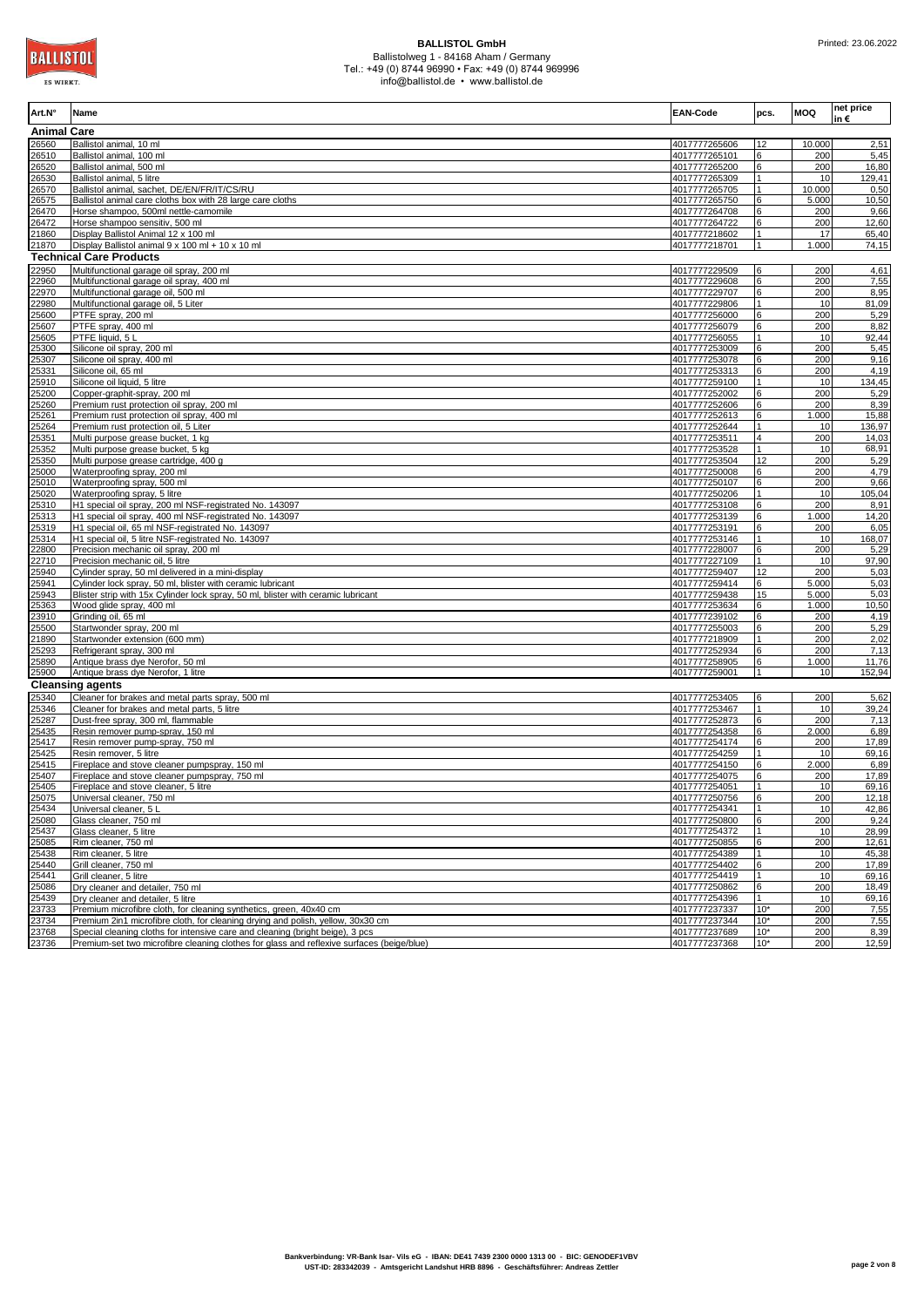| Art.N°             | Name                                                                                     | EAN-Code      | pcs.           | <b>MOQ</b> | net price<br>in € |
|--------------------|------------------------------------------------------------------------------------------|---------------|----------------|------------|-------------------|
| <b>Weapon Care</b> |                                                                                          |               |                |            |                   |
| 23650              | Ballistol set qun care                                                                   | 4017777236507 |                | 200        | 57,98             |
| 23651              | Gun cleaning bag, 44 pcs                                                                 | 4017777236514 | $4*$           | 200        | 67,14             |
| 23653              | Ballistol Set, quick browning                                                            | 4017777236538 | $\overline{4}$ | 1.000      | 29,41             |
| 22000              | Gunex special gun oil, 50 ml                                                             | 4017777220001 | 12             | 200        | 3,35              |
| 22050              | Gunex special gun oil, 500 ml                                                            | 4017777220506 | 6              | 200        | 14,70             |
| 22100              | Gunex special gun oil, 5 litre                                                           | 4017777221008 |                | 10         | 113,45            |
| 22150              | Gunex special gun oil spray, 50 ml                                                       | 4017777221503 | 12             | 1.000      | 4,19              |
| 22200              | Gunex special qun oil spray, 200 ml                                                      | 4017777222005 | 6              | 200        | 8,39              |
| 22250              | Gunex special gun oil spray, 400 ml                                                      | 4017777222500 |                | 1.000      | 13,86             |
| 22169              | GunCer Ceramic Gun oil, 65 ml                                                            | 4017777221695 | 6              | 200        | 6,13              |
| 22176              | GunCer Ceramic Gun oil, 5 litre                                                          | 4017777221763 |                | 10         | 179,83            |
| 22165              | GunCer Ceramic Gun oil spray, 50 ml                                                      | 4017777221657 | 12             | 200        | 4,61              |
| 22166              | GunCer Ceramic Gun oil spray, 200 ml                                                     | 4017777221664 | 6              | 200        | 15,38             |
| 23770              | GunCer ceramic gun grease, tube 10 g                                                     | 4017777237702 | 10             | 200        | 7,82              |
| 23771              | GunCer ceramic gun grease, 70 g                                                          | 4017777237719 | 6              | 200        | 23,95             |
| 23532              | Robla Solo MIL barrel cleanser, 65 ml                                                    | 4017777235326 | 6              | 200        | 5,20              |
| 23540              | Robla Solo MIL barrel cleanser, 1 litre                                                  | 4017777235401 | $10*$          | 10         | 31,51             |
| 23752              | Cleaner for gun parts                                                                    | 4017777237528 | 6              | 200        | 7,39              |
| 23383              | Pllastic cleaner, 150 ml                                                                 | 4017777233834 | 6              | 2.000      | 6,71              |
| 23384              | Plastic cleaner Set (150 ml Cleaner, Microfibre cloth for cleaning synthetics, 40x40 cm) | 4017777233841 | 6              | 5.000      | 12,60             |
| 23407              | Cleaner for optics and lenses, 30 ml                                                     | 4017777234077 | 12             | 200        | 5,03              |
| 23390              | Cold degreaser, 5 litre                                                                  | 4017777233902 |                | 10         | 63,03             |
| 23356              | Cold degreaser spray, 50 ml                                                              | 4017777233568 | 12             | 1.000      | 4,19              |
| 23360              | Cold degreaser spray, 200 ml                                                             | 4017777233605 | 6              | 200        | 6,05              |
| 23381              | Cleaner for silencers, 500 ml, DE/EN                                                     | 4017777233810 | 6              | 200        | 14,71             |
| 23382              | Cleaner for silencers, 5 Liter, DE/EN                                                    | 4017777233827 |                | 10         | 97,48             |
| 23807              | Silicone oil for guns, 65 ml                                                             | 4017777238075 |                | 200        | 4,19              |
| 23699              | Vaseline gungrease, 70 ml                                                                | 4017777236996 | 6              | 200        | 7,13              |
| 23900              | Trap oil, 65 ml                                                                          | 4017777239003 |                | 200        | 6,05              |
| 25135              | Airsoft-Gas, 500 ml                                                                      | 4017777251357 | 6              | 200        | 10,83             |
| 25144              | Airsoft-Gas, 750 ml                                                                      | 4017777251449 | 6              | 2.500      | 14,19             |
| 23630              | Quick browning, 50 ml                                                                    | 4017777236309 | 6              | 200        | 12,60             |
| 23640              | Quick browning, 1 litre                                                                  | 4017777236408 | $10*$          | 10         | 168,07            |
| 25760              | Trophy bleaching agent, 250 g                                                            | 4017777257601 | $4*$           | 200        | 8,82              |
| 23170              | Balsin stockoil darkbrown, 5 litre                                                       | 4017777231700 |                | 10         | 235,29            |
| 23150              | Balsin stockoil darkbrown, 50 ml                                                         | 4017777231502 | 12             | 200        | 5,03              |
| 23160              | Balsin stockoil darkbrown, 500 ml                                                        | 4017777231601 | 6              | 200        | 25,13             |
| 23050              | Balsin stockoil bright, 5 litre                                                          | 4017777230505 |                | 10         | 235,29            |
| 23030              | Balsin stockoil bright, 50 ml                                                            | 4017777230307 | 12             | 200        | 5,03              |
| 23040              | Balsin stockoil bright, 500 ml                                                           | 4017777230406 | ĥ              | 200        | 25,13             |
| 23080              | Balsin stockoil reddish brown, 5 litre                                                   | 4017777230802 |                | 10         | 235,29            |
| 23060              | Balsin stockoil reddish brown, 50 ml                                                     | 4017777230604 | 12             | 200        | 5,03              |
| 23070              | Balsin stockoil reddish brown, 500 ml                                                    | 4017777230703 | 6              | 200        | 25,13             |
| 23843              | Scherell s SCHAFTOL dark, 5 litre                                                        | 4017777238433 |                | 10         | 243,70            |
| 23816              | Scherell s SCHAFTOL dark, 50 ml                                                          | 4017777238167 | 12             | 200        | 7,39              |
| 23833              | Scherell s SCHAFTOL dark, 500 ml                                                         | 4017777238334 | 6              | 200        | 33,53             |
| 23817              | Scherell s SCHAFTOL extra dark, 50 ml with sponge for application                        | 4017777238174 | 12             | 200        | 7,39              |
| 23834              | Scherell s SCHAFTOL extra dark, 500 ml                                                   | 4017777238341 | 6              | 200        | 33,53             |
| 23844              | Scherell s SCHAFTOL extra dark, 5 litre                                                  | 4017777238440 |                | 10         | 243,70            |
| 23841              | Scherell s SCHAFTOL bright, 5 litre                                                      | 4017777238419 |                | 10         | 243,70            |
| 23814              | Scherell s SCHAFTOL bright, 50 ml with sponge for application                            | 4017777238143 | 12             | 200        | 7,39              |
| 23831              | Scherell s SCHAFTOL bright, 500 ml                                                       | 4017777238310 | 6              | 200        | 33,53             |
| 23840              | Scherell s SCHAFTOL Premium Gold 5 litre                                                 | 4017777238402 |                | 10         | 243,70            |
| 23818              | Scherell s SCHAFTOL Premium Gold, 50 ml with sponge for application                      | 4017777238181 | 12             | 200        | 7,55              |
| 23830              | Scherell s SCHAFTOL Premium Gold 500 ml                                                  | 4017777238303 | 6              | 200        | 33,53             |
| 23842              | Scherell s SCHAFTOL reddish brown, 5 litre                                               | 4017777238426 |                | 10         | 243,70            |
| 23815              | Scherell s SCHAFTOL reddish brown, 50 ml with sponge for application                     | 4017777238150 | 12             | 200        | 7,39              |
| 23832              | Scherell s SCHAFTOL reddish brown,500 ml                                                 | 4017777238327 | 6              | 200        | 33,53             |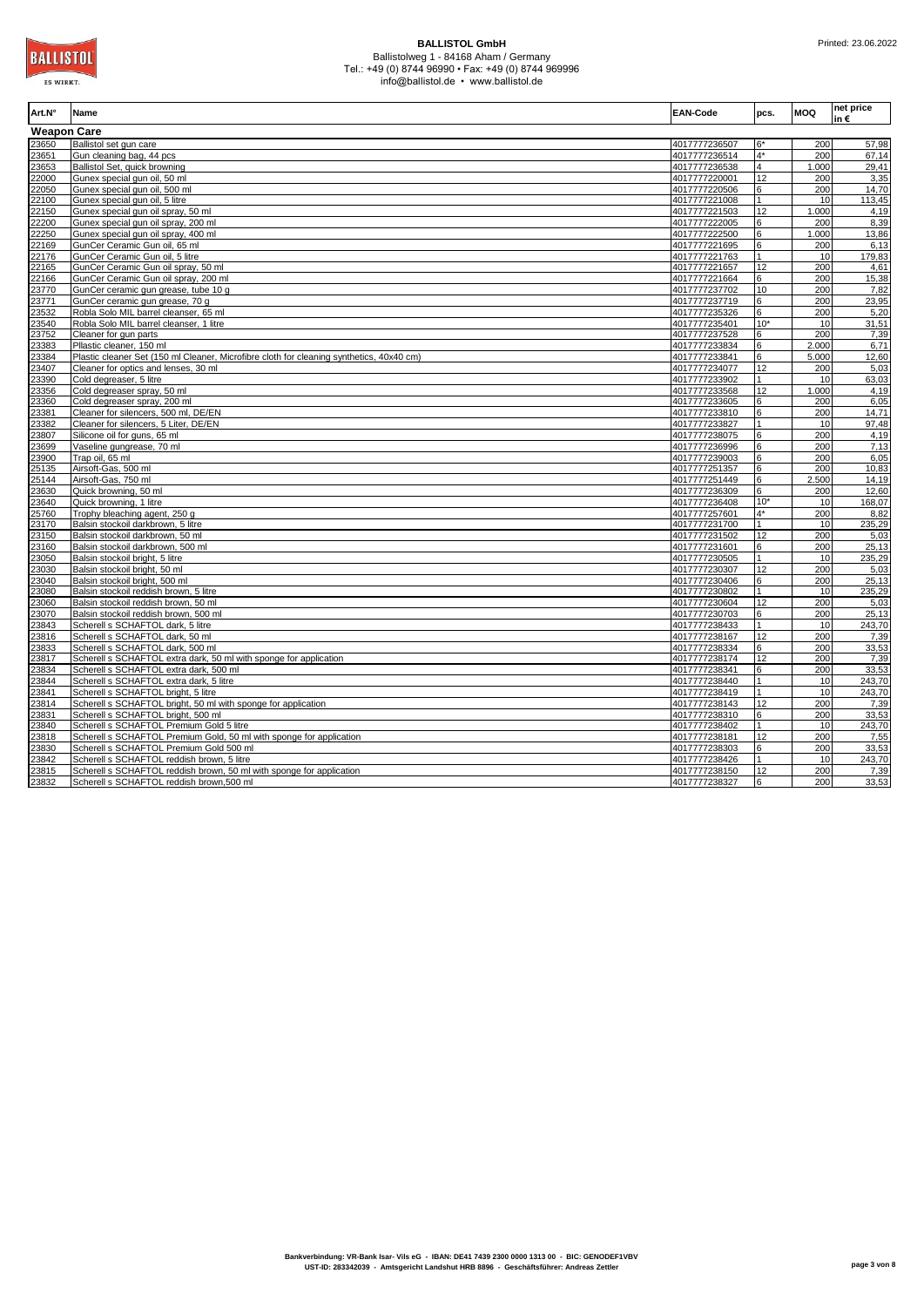

| Art.N°         | Name                                                                                                                                    | <b>EAN-Code</b>                | pcs.         | <b>MOQ</b>     | net price<br>in€ |
|----------------|-----------------------------------------------------------------------------------------------------------------------------------------|--------------------------------|--------------|----------------|------------------|
|                | <b>Weapon Care-Felt-Patch-Tow</b>                                                                                                       |                                |              |                |                  |
| 21898          | Empty shelf display, 60 x 40 cm, weapon care                                                                                            | 4017777218985                  |              | $\overline{1}$ | 0,00             |
| 23712          | SALE! Display for counters, gun care                                                                                                    | 4017777237122                  |              | $\mathbf{1}$   | 652,73           |
| 23184          | Ballistol felt cleaning plug classic, Cal. .17, 60 pcs., DE/EN                                                                          | 4017777231847                  | 12           | 200            | 3,70             |
| 23185          | Ballistol felt cleaning plug classic, Cal. .17, 300 pcs., DE/EN                                                                         | 4017777231854                  | 6            | 200            | 9,41             |
| 23186          | Ballistol felt cleaning plug classic, Cal. .22, 60 pcs., DE/EN                                                                          | 4017777231861                  | 12           | 200            | 4,03             |
| 23187          | Ballistol felt cleaning plug classic, Cal. .25, 60 pcs., DE/EN                                                                          | 4017777231878                  | 12           | 200            | 4,54             |
| 23188          | Ballistol felt cleaner classic, Cal. .17, 60 pcs., DE/EN                                                                                | 4017777231885                  | 12           | 200            | 4,62             |
| 23189          | Ballistol felt cleaner classic, Cal. .17, 300 pcs., DE/EN                                                                               | 4017777231892                  | 6            | 200            | 12,94            |
| 23192          | Ballistol felt cleaner classic, Cal. .22, 60 pcs., DE/EN                                                                                | 4017777231922                  | 12           | 200            | 6,05             |
| 23193          | Ballistol felt cleaner classic, Cal. .22, 300 pcs., DE/EN                                                                               | 4017777231939                  | 6            | 200            | 15,13            |
| 23196          | Ballistol felt cleaner classic, Cal. . 264, 60 pcs., DE/EN                                                                              | 4017777231960                  | 12           | 200            | 7,14             |
| 23197          | Ballistol felt cleaner classic, Cal. .264, 300 pcs., DE/EN                                                                              | 4017777231977                  | 6            | 200            | 18,07            |
| 23202          | Ballistol felt cleaner classic, Cal. .284, 60 pcs., DE/EN                                                                               | 4017777232028                  | 12           | 200            | 7,98             |
| 23203          | Ballistol felt cleaner classic, Cal. .284, 300 pcs., DE/EN                                                                              | 4017777232035                  | 6            | 200            | 20,59            |
| 23206          | Ballistol felt cleaner classic, Cal. .308, 60 pcs., DE/EN                                                                               | 4017777232066                  | 12           | 200            | 8,40<br>21,43    |
| 23207          | Ballistol felt cleaner classic, Cal. .308, 300 pcs., DE/EN                                                                              | 4017777232073                  | 6            | 200            |                  |
| 23210          | Ballistol felt cleaner classic, Cal. .32, 60 pcs., DE/EN<br>Ballistol felt cleaner classic, Cal. .32, 300 pcs., DE/EN                   | 4017777232103<br>4017777232110 | 12<br>6      | 200<br>200     | 8,40<br>21,85    |
| 23211<br>23214 | Ballistol felt cleaner classic, Cal. .38, 60 pcs., DE/EN                                                                                | 4017777232141                  | 12           | 200            | 10,08            |
| 23215          | Ballistol felt cleaner classic, Cal. .38, 300 pcs., DE/EN                                                                               | 4017777232158                  | 6            | 200            | 25,21            |
| 23226          | Ballistol felt cleaner classic, Cal. .40, 60 pcs., DE/EN                                                                                | 4017777232264                  | 12           | 200            | 11,34            |
| 23227          | Ballistol felt cleaner classic, Cal. .40, 300 pcs., DE/EN                                                                               | 4017777232271                  | 6            | 200            | 28,57            |
| 23230          | Ballistol felt cleaner classic, Cal. .458, 60 pcs., DE/EN                                                                               | 4017777232301                  | 12           | 200            | 12,18            |
| 23231          | Ballistol felt cleaner classic, Cal. .458, 150 pcs., DE/EN                                                                              | 4017777232318                  | 6            | 200            | 17,65            |
| 23240          | Ballistol felt cleaner classic, Cal. .50, 150 pcs., DE/EN                                                                               | 4017777232400                  | 6            | 200            | 18,49            |
| 23241          | Ballistol felt cleaner classic, Cal. .12, 30 pcs., DE/EN                                                                                | 4017777232417                  | $\mathsf{R}$ | 200            | 9,66             |
| 23242          | Ballistol felt cleaner classic, Cal. .12, 90 pcs., DE/EN                                                                                | 4017777232424                  | 6            | 200            | 21,01            |
| 23245          | Ballistol felt cleaner classic, Cal. . 16, 30 pcs., DE/EN                                                                               | 4017777232455                  | 8            | 200            | 8,82             |
| 23246          | Ballistol felt cleaner classic, Cal. . 16, 90 pcs., DE/EN                                                                               | 4017777232462                  | 6            | 200            | 18,91            |
| 23249          | Ballistol felt cleaner classic, Cal. .20, 30 pcs., DE/EN                                                                                | 4017777232493                  | 8            | 200            | 8,40             |
| 23251          | Ballistol felt cleaner classic, Cal. .20, 90 pcs., DE/EN                                                                                | 4017777232516                  | 6            | 200            | 18,07            |
| 23190          | Ballistol felt cleaner special, Cal. .17, 60 pcs., DE/EN                                                                                | 4017777231908                  | 12           | 200            | 8,40             |
| 23191          | Ballistol felt cleaner special, Cal. .17, 300 pcs., DE/EN                                                                               | 4017777231915                  | 6            | 200            | 23,45            |
| 23194          | Ballistol felt cleaner special, Cal. .22, 60 pcs., DE/EN                                                                                | 4017777231946                  | 12           | 200            | 10,76            |
| 23195          | Ballistol felt cleaner special, Cal. .22, 300 pcs., DE/EN                                                                               | 4017777231953                  | 6            | 200            | 26,89            |
| 23198          | Ballistol felt cleaner special, Cal. .264, 60 pcs., DE/EN                                                                               | 4017777231984                  | 12           | 200            | 13,28            |
| 23199          | Ballistol felt cleaner special, Cal. .264, 300 pcs., DE/EN                                                                              | 4017777231991                  | 6            | 200            | 33.61            |
| 23204          | Ballistol felt cleaner special, Cal. . 284, 60 pcs., DE/EN                                                                              | 4017777232042                  | 12           | 200            | 14,54            |
| 23205          | Ballistol felt cleaner special, Cal. .284, 300 pcs., DE/EN                                                                              | 4017777232059                  | 6            | 200            | 36,55            |
| 23208          | Ballistol felt cleaner special, Cal. .308, 60 pcs., DE/EN                                                                               | 4017777232080                  | 12           | 200            | 14,96            |
| 23209          | Ballistol felt cleaner special, Cal. .308, 300 pcs., DE/EN                                                                              | 4017777232097                  | 6            | 200            | 38,24            |
| 23212          | Ballistol felt cleaner special, Cal. .32, 60 pcs., DE/EN                                                                                | 4017777232127                  | 12           | 200            | 16,81            |
| 23213          | Ballistol felt cleaner special, Cal. .32, 300 pcs., DE/EN                                                                               | 4017777232134                  | 6            | 200            | 42,02            |
| 23219          | Ballistol felt cleaner special, Cal. .38, 60 pcs., DE/EN                                                                                | 4017777232196                  | 12           | 200            | 18,66            |
| 23220          | Ballistol felt cleaner special, Cal. .38, 300 pcs., DE/EN                                                                               | 4017777232202                  | 6            | 200            | 47,48            |
| 23228          | Ballistol felt cleaner special, Cal. .40, 60 pcs., DE/EN                                                                                | 4017777232288                  | 12           | 200            | 22,94            |
| 23229          | Ballistol felt cleaner special, Cal. .40, 300 pcs., DE/EN                                                                               | 4017777232295                  | 6            | 200            | 57,98            |
| 23235          | Ballistol felt cleaner special, Cal. .458, 60 pcs., DE/EN                                                                               | 4017777232356                  | 12           | 200            | 25,13            |
| 23236          | Ballistol felt cleaner special, Cal. .458, 150 pcs., DE/EN                                                                              | 4017777232363                  | 6            | 200            | 33,61            |
| 23243          | Ballistol felt cleaner special, Cal. .12, 30 pcs., DE/EN                                                                                | 4017777232431                  | $\mathsf{R}$ | 200            | 26,47            |
| 23244          | Ballistol felt cleaner special, Cal. .12, 90 pcs., DE/EN                                                                                | 4017777232448                  | 6            | 200            | 57,14            |
| 23247          | Ballistol felt cleaner special, Cal. . 16, 30 pcs., DE/EN                                                                               | 4017777232479                  | $\mathsf{R}$ | 200            | 23,53            |
| 23248          | Ballistol felt cleaner special, Cal. .16, 90 pcs., DE/EN                                                                                | 4017777232486                  | 6            | 200            | 50,42            |
| 23252          | Ballistol felt cleaner special, Cal. .20, 30 pcs., DE/EN                                                                                | 4017777232523                  | 8            | 200            | 21,85            |
| 23253          | Ballistol felt cleaner special, Cal. .20, 90 pcs., DE/EN                                                                                | 4017777232530                  | 6<br>12      | 200<br>200     | 47.90            |
| 23218          | Ballistol felt cylinder cleaner classic, Cal. .38, 60 pcs., DE/EN                                                                       | 4017777232189                  | 12           | 200            | 10,08<br>12,44   |
| 23234<br>23223 | Ballistol felt cylinder cleaner classic, Cal. .458, 60 pcs., DE/EN<br>Ballistol felt cylinder cleaner special, Cal. .38, 60 pcs., DE/EN | 4017777232349<br>4017777232233 | 12           | 200            | 18,49            |
| 23239          | Ballistol felt cylinder cleaner special, Cal. .458, 60 pcs., DE/EN                                                                      | 4017777232394                  | 12           | 200            | 25,04            |
| 23344          | Patch Microfibre round Ø 15 mm, 150 pcs.                                                                                                | 4017777233445                  | 12           | 200            | 24,79            |
| 23289          | Patch Microfibre round Ø 21 mm, 150 pcs.                                                                                                | 4017777232899                  | 12           | 200            | 24,79            |
| 23292          | Patch Microfibre round Ø 21 mm, 500 pcs.                                                                                                | 4017777232929                  | g            | 200            | 73,95            |
| 23291          | Patch Microfibre round Ø 35 mm, 150 pcs.                                                                                                | 4017777232912                  | 12           | 200            | 24,79            |
| 23293          | Patch Microfibre round Ø 35 mm, 500 pcs.                                                                                                | 4017777232936                  | $\mathbf{Q}$ | 200            | 73,95            |
| 23720          | Silk tow, 75 g, for rifles, white                                                                                                       | 4017777237207                  |              | 200            | 5,37             |
| 23700          | Flax tow, 75 g, for shotguns, brown, DE/EN/FR/IT/NL/RU/RO/PL/SK/FI/SE/NO                                                                | 4017777237009                  |              | 200            | 5,45             |
| 23733          | Premium microfibre cloth, for cleaning synthetics, green, 40x40 cm                                                                      | 4017777237337                  |              | 200            | 7,55             |
| 23302          | SET 3 corks made of rubber for barrels and silencers; 5-9x20mm, 8-12x20mm, 10,5-14,5x20mm                                               | 4017777233025                  |              | 200            | 5,87             |
| 22261          | Gun cleaning special tools                                                                                                              | 4017777222616                  |              | 200            | 6,30             |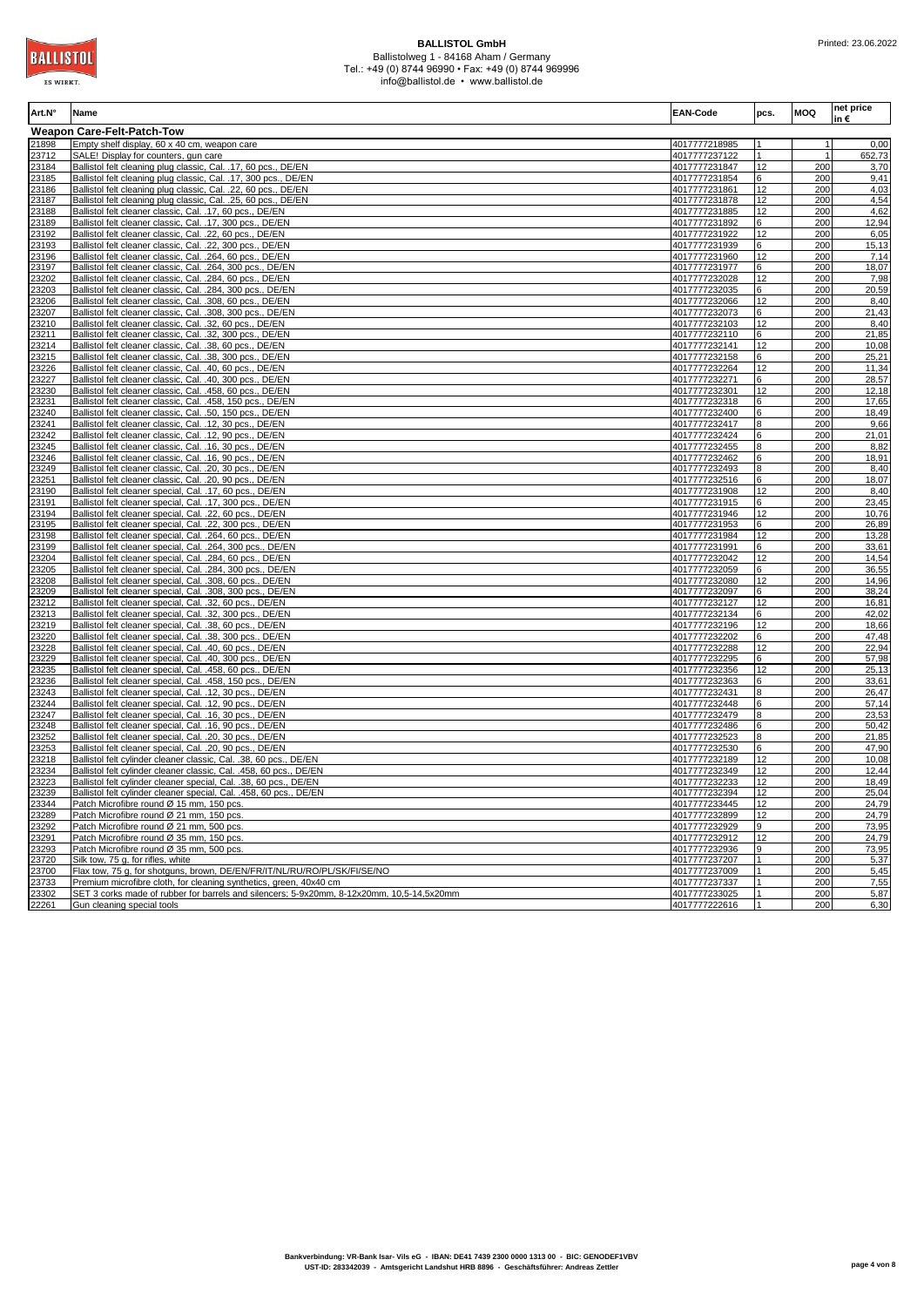**Art.N° Name EAN-Code pcs. MOQ net price in € Weapon Care-Tools** 23237 Adapter for 1 felt cleaner, Cal. .17 (1/8 female thread), aluminium **1990 1200 1200 1200 1200 1200 1200 1200** 3,94 23256 Adapter for 3 felt cleaners, (M5 external thread, 1/8 female thread), brass 4017777232561 1 200 5,03 23257 Adapter for shotgun felts, (M5 external thread), brass 4017777232578 1 200 5,87 200 Tow adapter, aluminium, Ø 10 mm 4017777232646 1 200 120 mm 40177777232646 1 200 4,612 mm 40177777232646 1 200 4,612 mm 4017777232646 1 200 4,612 mm 4017777232646 1 200 4,612 mm 401777232646 1 200 4,612 mm 4017 mm 4017 23258 Tow adapter, aluminium, Ø 4 mm 4017777232585 1 200 4,61 23259 Tow adapter, aluminium, Ø 5 mm 4017777232592 1 200 4,61 2260 Tow adapter, aluminium, Ø 6 mm 23261 Tow adapter, aluminium, Ø 7 mm 4017777232615 1 200 4,61 2262 Tow adapter, aluminium, Ø 8 mm 1992 123263 Tow adapter, aluminium, Ø 9 mm<br>23272 Carbon-cleaning stick short, 25 cm, Ø 5 mm, (1/8 external thread, handle: M5 external thread) 1992 1200 401777232721 1 200 42,02 23272 Carbon-cleaning stick short, 25 cm, Ø 5 mm, (1/8 external thread, handle: M5 external thread) 4017777232721 1 20 42,02 23273 Carbon-cleaning stick short, 25 cm, Ø 7 mm, (1/8 external thread, handle: M5 external thread) 4017777232738 1 20 49,16<br>23266 Carbon-cleaning stick long, 93 cm, Ø 4 mm, (1/8 external thread, handle: M5 external thread <u>23266 Carbon-cleaning stick long, 93 cm, Ø 4 mm, (1/8 external thread, handle: M5 external thread) 4017777232660 1 20 49,17777232660 1 20 49,17777232660 1 20 49,17777232660 1 20 49,167 4017777232660 1 20 49,167 400 49,16</u> 23267 Carbon-cleaning stick long, 93 cm, Ø 5 mm, (1/8 external thread, handle: M5 external thread) 4017777232677 1 20 52,10 23268 Carbon-cleaning stick long, 93 cm, Ø 7 mm, (1/8 external thread, handle: M5 external thread)<br>23275 Carbon-cleaning rod short, stick 25 cm, Ø 5 mm, (1/8 external thread, handle: M5 external thread), incl. change-han arbon-cleaning rod short, stick 25 cm, Ø 5 mm, (1/8 external thread, handle: M5 external thread), incl. change-handle and felt-adapter 23276 Carbon-cleaning rod short, stick 25 cm, Ø 7 mm, (1/8 external thread, handle: M5 external thread), incl. change-handle and felt-adapter 14017777232769 1 20 65,97<br>23285 Carbon-cleaning rod long, 93 cm, Ø 4 mm incl. c 23385 Carbon-cleaning rod long, 93 cm, Ø 4 mm incl. change-handle, incl. felt-adapter for one felt (Cal. 23270 Carbon-cleaning rod long, 93 cm, Ø 5 mm incl. change-handle, incl. felt-adapter for three felts 4017777232707 1 20 68,86<br>23271 Carbon-cleaning rod long, 93 cm, Ø 7 mm incl. change-handle, incl. felt-adapter for three 23271 Carbon-cleaning rod long, 93 cm, Ø 7 mm incl. change-handle, incl. felt-adapter for three felts 4017777232714 1 20 75,55<br>23274 Set: Carbon-cleaning rod short, stick 25 cm, Ø 5 mm und Ø 7 mm, incl. change-handle, incl arbon-cleaning rod short, stick 25 cm, Ø 5 mm und Ø 7 mm, incl. change-handle, incl. felt-adapter for three felts 23269 Set: Carbon-cleaning rod long, stick 93 cm, Ø 5 mm und Ø 7 mm, incl. change-handle, incl. felt-adapter for three felts 4017777232691 1 4017777232691 1 20 127,73<br>23254 Change-handle for carbon- ans steel-rod (M5 femal 2hange-handle for carbon- ans steel-rod (M5 female thread) 23265 Flex-Clean Cal. .17 - 12, flexible cleaning rope steel with adapter for felts and brushes 4017777232653 10 200 29,41<br>23288 FlexClean .17, Bore cleaning Rope with 3 special cleaning balls and sponges, blue the state o FlexClean .17, Bore cleaning Rope with 3 special cleaning balls and sponges, blue 40177777232882 1 200 19, 200 19, 200 19, 200 19, 200 19, 200 19, 200 19, 200 19, 200 19, 200 19, 200 19, 200 19, 200 19, 200 19, 200 19, 200 23304 FlexClean .22/.24, bore cleaning rope with 3 special cleaning balls and sponges, dark blue 4017777233049 1 200 19,24 23305 FlexClean .25/.28, bore cleaning rope with 3 special cleaning balls and sponges, brown 4017777233056 1 200 19,24<br>23306 FlexClean .30/.32, bore cleaning rope with 3 special cleaning balls and sponges, drak green 40177 2020 FlexClean .30/.32, bore cleaning rope with 3 special cleaning balls and sponges, dark green 4017777233063 1 4 200 19,24<br>FlexClean .33/.38, bore cleaning rope with 3 special cleaning balls and sponges, grey 40177712330 23307 FlexClean .33/.38, bore cleaning rope with 3 special cleaning balls and sponges, grey 4017777233070 14, 200 23 Flean .45, bore cleaning rope with 3 special cleaning balls and sponges, black 4017771233087 4 200 19,24<br>2017 - 200 19,24 Alexaning rope with 3 special cleaning balls and sponges, vellow 23309 FlexClean .50, bore cleaning rope with 3 special cleaning balls and sponges, vellow 4017777233094 1 200 19,24  $\frac{3310}{2312}$  FlexClean .12 GA, bore cleaning rope with 3 special cleaning balls and 2 sponges, olive green  $\frac{4017777233100}{4017777233124}$  | 200 19,24 ElexClean .16GA, bore cleaning rope with 3 special cleaning balls and 2 sponges, dark grey 401777233124 1 4 200 19,24 1 200 19,24<br>23313 FlexClean .20GA, bore cleaning rope with 3 special cleaning balls and 2 sponges, viole FlexClean .20GA, bore cleaning rope with 3 special cleaning balls and 2 sponges, viole 23303 Cleaning stick short, made of steel, coated with plastic, length 22 cm, 7 mm, M5 female thread<br>23335 Cleaning stick short, made of steel, coated with plastic, length 22 cm, 5 mm, 1/8" external thread 23336 Cleaning stock short, made of steel, coated with plastic, length 22 cm, 5 mm (1/8" external thread), inkl. change-handle and adapter 4017777233360 1 20 23,53<br>23337 Cleaning stock short, made of steel, coated with pla 23337 Cleaning stock short, made of steel, coated with plastic, length 22 cm, 7 mm (M5 female thread), inkl. change-handle and adapter 4017777233377 1 20 24,37<br>23321 Adapter thread, 1/8 female thread on M5 female thread 23321 Adapter thread, 1/8 female thread on M5 female thread 23287 Adapter thread Niebling Brush (M4 female thread with on 1/8 female thread) 4017777232875 1 200 6,71<br>23320 Adapter thread Niebling Brush, (M4 female thread on M5 external thread) 4017777233209 1 200 6,71 233<br>3333 Adapter thread Niebling Brush, (M4 female thread on M5 external thread) 23286 Adapter thread Niebling cleaning rod, (M4 external thread on 1/8 external thread) 4017777232868 1 200 6,71 23318 Adapter thread, rod Dewey, (1/8 external thread on 1/8 external thread) 4017777233186 1 200 6,71 2317 Adapter thread, rod Dewey, (12/28 female thread on M5 female thread) 4017777233179 1 4017777233179 1 200 6,71<br>3319 Adapter thread, rod Dewey, (5/16-27 external thread on M5 female thread) 4017777233193 1 4 200 6,71  $\frac{23319}{\text{Adapter thread, rod Dewey, (5/16-27) external thread on MS female thread}}$   $\frac{23319}{\text{Argument thread}}$   $\frac{4017777233193}{\text{Argument thread}}$   $\frac{1}{\text{Argument thread}}$   $\frac{200}{\text{6.71}}$   $\frac{200}{\text{6.71}}$ Adapter thread rod Dewey, 8-36 female thread on 1/8 external thread 23323 Adapter thread, rod Hoppe´s Outer etc., (8-32 external thread on 1/8 external thread) 4017777233230 1 200 6,71 Adapter thread, rod Parker Hale; Ø 6,4 mm (6,4 female thread on M5 female thread) 23316 Adapter thread, rod Parker Hale, Ø 12,5 mm (12,5 external thread on M5 female thread) 4017777233162 1 4017777233162 1 200 6,71<br>23284 Adapter thread rod Parker Hale, Ø 5 mm (Parker Hale female thread on 1/8 external t 23284 Adapter thread rod Parker Hale, Ø 5 mm (Parker Hale female thread on 1/8 external thread) 4017777232844 1 200 6,71<br>23283 Adapter thread rod Swiss (thread M4x0 5 female thread on 1/8 external thread) 4017777232844 1 2 Adapter thread, rod Swiss, (thread M4x0.5 female thread on 1/8 external thread) 23300 Adapter, JAG for Patch, aluminium, Cal. .44 (M5 external thread) 4017777233001 1 200 8,24 23301 Adapter, JAG for Patch, aluminium, Cal. .45 (M5 external thread) 4017777233018 1 200 8,24 23343 Adapter, JAG for Patch, bress, caliber .17 / 4,5 mm (1/8 female thread) 4017777233438 1 200 7,82 23294 Adapter, JAG for Patch, aluminium, Ø 5,5 mm (1/8 female thread) 4017777232943 1 200 7,82 23296 Adapter, JAG for Patch, aluminium, Ø 6,0 mm (1/8 female thread) 4017777232967 1 200 7,82 Adapter, JAG for Patch, aluminium, Ø 6,5 mm (1/8 female thread) 23315 Adapter, JAG for Patch, aluminium, Ø 7,0 mm (1/8 female thread) 4017777233155 1 200 7,82 23295 Adapter, JAG for Patch, aluminium, Ø 7,5 mm (M5 external thread) 4017777232950 1 200 8,23295 4017777232950 1 200 8,254 1 200 8,254 1 200 8,254 1 200 8,254 1 200 8,254 1 200 8,254 1 200 8,244 1 200 8,244 1 200 8,244 1 23297 Adapter, JAG for Patch, aluminium, Ø 8,0 mm (M5 external thread) 4017777232974 1 200 8,24 2299 Adapter, JAG for Patch, aluminium, Ø 8,5 mm (M5 external thread) 4017777232998 11 200 8,24 Adapter. JAG for Patch, aluminium, Ø 8,5 mm (M5 external thread) 4017777232998 14 200 8,24<br>3298 Adapter. JAG for Patch. alumin Adapter, JAG for Patch, aluminium, Ø 9,0 mm (M5 external thread)

**BALLISTO** ES WIDET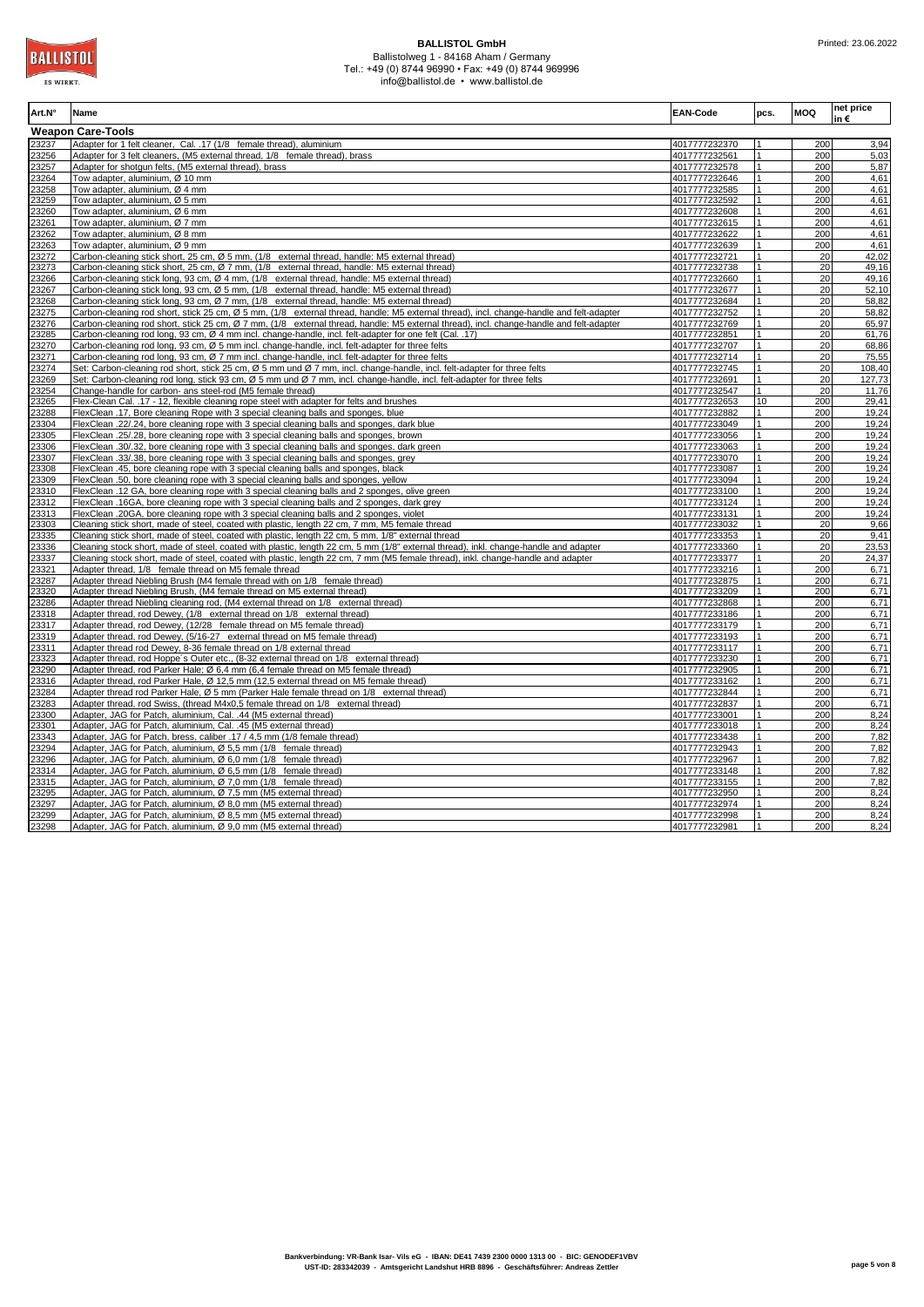| Art.N°               | <b>Name</b>                                                                    | <b>EAN-Code</b> | pcs. | <b>MOQ</b> | net price<br>lin € |
|----------------------|--------------------------------------------------------------------------------|-----------------|------|------------|--------------------|
| <b>Defence Spray</b> |                                                                                |                 |      |            |                    |
| 24423                | Pepper-KO, 15 ml, blister pack                                                 | 4017777244236   | 8    | 500        | 5,45               |
| 24450                | Pepper-KO FOG, 40 ml                                                           | 4017777244502   | 12   | 500        | 6,71               |
| 24416                | Pepper-KO FOG, 40 ml, double blister pack                                      | 4017777244168   | 6    | 5.000      | 6,71               |
| 24404                | Pepper FOG, 50 ml                                                              | 4017777244045   | 12   | 500        | 7,55               |
| 24405                | Pepper-KO FOG, 100 ml with safety cap                                          | 4017777244052   | 6    | 500        | 16,80              |
| 24420                | Pepper-KO JET, 40 ml                                                           | 4017777244205   | 12   | 500        | 6,71               |
| 24476                | Pepper-KO JET, 40 ml double blister pack                                       | 4017777244762   | 6    | 5.000      | 6,71               |
| 24430                | Pepper-KO JET, 50 ml                                                           | 4017777244304   | 12   | 500        | 7,55               |
| 24491                | Pepper-KO JET, 100 ml with safety cap                                          | 4017777244915   | 6    | 500        | 16,80              |
| 24200                | Defenol-CS spray, 40 ml                                                        | 4017777242003   | 12   | 500        | 5,87               |
| 24210                | Defenol-CS spray, 50 ml                                                        | 4017777242102   | 12   | 500        | 6,71               |
| 24220                | KO-CS spray, 40 ml                                                             | 4017777242201   | 12   | 500        | 5,87               |
| 24230                | KO-CS spray, 50 ml                                                             | 4017777242300   | 12   | 500        | 6,71               |
| 24240                | Safety spiral cable with snap hook                                             | 4017777242409   |      |            | 5,87               |
| 24274                | Display pepper-KO, FOG blistered: 12x 40ml                                     | 4017777242744   |      | 420        | 80,57              |
| 24273                | Display pepper-KO, JET blistered: 12x 40ml                                     | 4017777242737   |      | 420        | 80,57              |
| 24277                | Display pepper-KO, FOG blistered 70x40ml + Poster (Floordisplay)               | 4017777242775   |      | 80         | 470,00             |
| 24278                | Display pepper-KO, JET+FOG (Floor Display) each 35x 40ml + Poster              | 4017777242782   |      | 160        | 470,00             |
| 24272                | Display pepper-KO, JET+FOG blistered: each 6x 40ml                             | 4017777242720   |      | 840        | 80,57              |
| 24250                | Display defence spray: Defenol+Pepper: each 6x Defenol 40ml + Pfeffer FOG 40ml | 4017777242508   |      | 840        | 75,53              |
| 24290                | Display defence spray: 12 x Pepper FOG 40 ml                                   | 4017777242904   |      | 420        | 80,57              |
| 24270                | Display defence spray: 6 x Pepper FOG + 6 x Pepper JET 40 ml                   | 4017777242706   |      | 840        | 80,57              |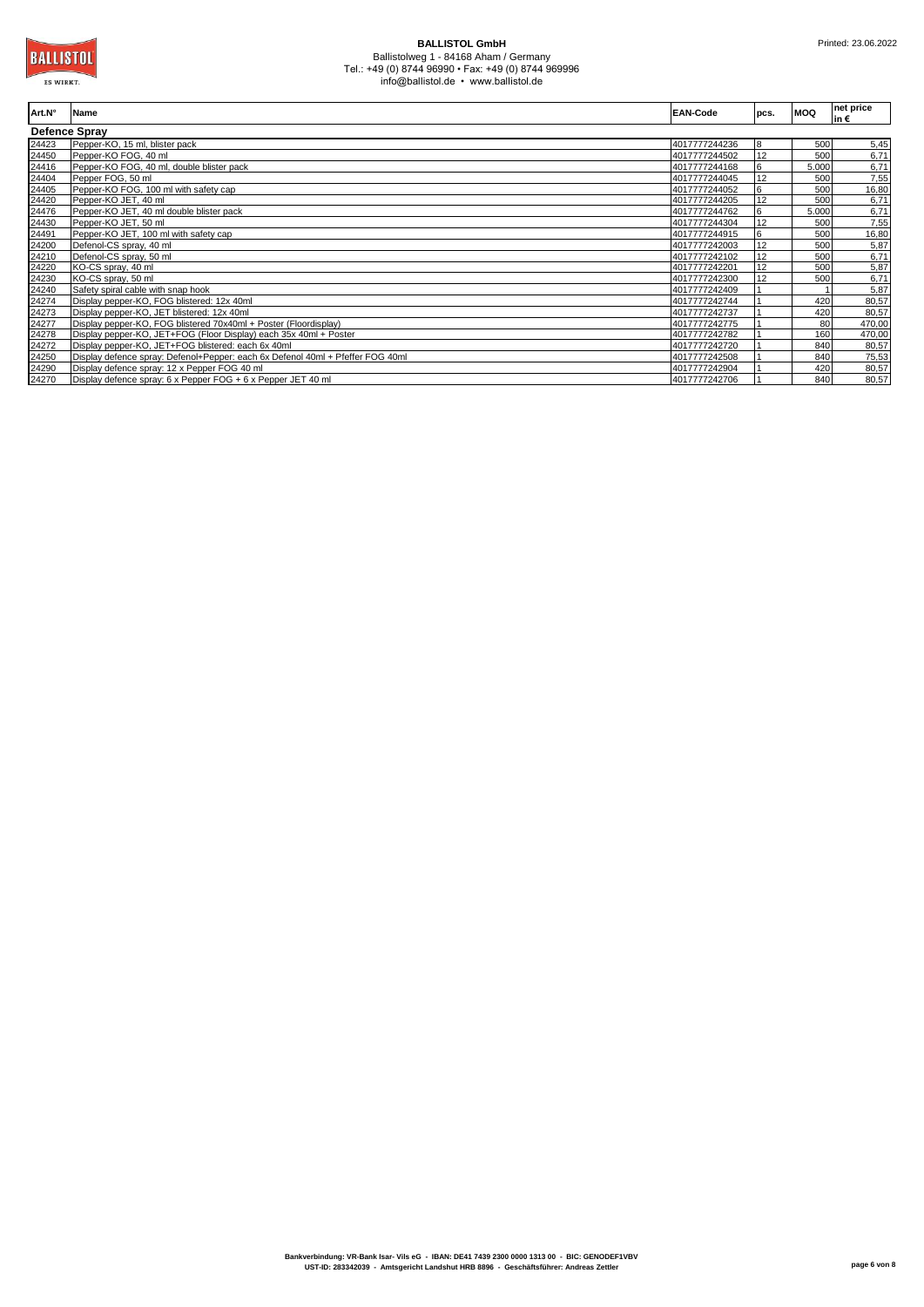| Art.N°                | Name                                                                                                                                                                     | <b>EAN-Code</b>                | pcs.               | MOQ                   | net price<br>in€ |
|-----------------------|--------------------------------------------------------------------------------------------------------------------------------------------------------------------------|--------------------------------|--------------------|-----------------------|------------------|
|                       | <b>Mairol green plants</b>                                                                                                                                               |                                |                    |                       |                  |
| 42050<br>42100        | universal fertilizer liquid 500 ml, "Wachstumselixier"<br>universal fertilizer liquid 1.000 ml, "Wachstumselixier"                                                       | 4009398200500<br>4009398201002 | 6                  | 200<br>200            | 6,71<br>8,39     |
| 42200                 | universal fertilizer liquid 10 litre, "Wachstumselixier"                                                                                                                 | 4009398202009                  | 1                  | 10                    | 60,92            |
| 49050                 | bamboo fertilizer liquid 500 ml, "Bambusglück"                                                                                                                           | 4009398900509                  | 6                  | 200                   | 6,71             |
| 49150                 | bamboo fertilizer liquid 1.000 ml, "Bambusglück'                                                                                                                         | 4009398901506                  | 6                  | 200                   | 8,39             |
| 49072                 | tree & bush fertilizer liquid 500 ml, "Gehölzgenial"                                                                                                                     | 4009398900721                  | 6                  | 200                   | 6,71             |
| 49172                 | tree & bush fertilizer liquid 1.000 ml, "Gehölzgenial"                                                                                                                   | 4009398901728                  | 6                  | 200                   | 8,39             |
| 49055<br>49155        | boxtree & ilex fertilizer liquid 500 ml, "Buchsbaumpracht"<br>boxtree & ilex fertilizer liquid 1.000 ml, "Buchsbaumpracht'                                               | 4009398900554<br>4009398901551 | 6                  | 200<br>200            | 6,71<br>8,39     |
| 45151                 | vegetable fertilizer liquid 500 ml,"Gemüsekick"                                                                                                                          | 4009398501515                  | 6                  | 200                   | 6,71             |
| 45101                 | vegetable fertilizer liquid 1.000 ml, "Gemüsekick'                                                                                                                       | 4009398501010                  | 6                  | 200                   | 8,39             |
| 49045                 | palm tree & yucca fertilizer liquid 500 ml, "Palmen-Boost"                                                                                                               | 4009398900455                  | 6                  | 200                   | 6,71             |
| 49145                 | palm tree & yucca fertilizer liquid 1.000 ml, "Palmen-Boost"                                                                                                             | 4009398901452                  | 6                  | 200                   | 8,39             |
| <b>Mairol flowers</b> |                                                                                                                                                                          |                                |                    |                       |                  |
| 44050                 | flower fertilizer liquid 500 ml, "Blütenwunder"                                                                                                                          | 4009398400504                  | 6                  | 200                   | 6,71             |
| 44100<br>44200        | flower fertilizer liquid 1.000 ml, "Blütenwunder'                                                                                                                        | 4009398401006<br>4009398402003 | 6                  | 200<br>10             | 8,39             |
| 45152                 | flower fertilizer liquid 10 litre, "Blütenwunder"<br>fruit fertilizer liquid 500 ml, "Früchtekur"                                                                        | 4009398501522                  | 1<br>6             | 200                   | 60,92<br>7,55    |
| 45102                 | fruit fertilizer liquid 1.000 ml, "Früchtekur"                                                                                                                           | 4009398501027                  | 6                  | 200                   | 9,24             |
| 49033                 | geranium fertilzer liquid 500 ml, "Geranienglanz"                                                                                                                        | 4009398900332                  | ĥ                  | 200                   | 7,55             |
| 49133                 | geranium fertilzer liquid 1.000 ml, "Geranienglanz"                                                                                                                      | 4009398901339                  | R                  | 200                   | 9,24             |
| 49060                 | mediterrane fertilizer liquid 500 ml, "Sommerfeeling'                                                                                                                    | 4009398900608                  | 6                  | 200                   | 7,55             |
| 49160                 | mediterrane fertilizer liquid 1.000 ml, "Sommerfeeling"                                                                                                                  | 4009398901605                  | 6                  | 200                   | 9,24             |
| 49035<br>49135        | rose fertilizer liquid 500 ml, "Rosenzauber"<br>rose fertilzer liquid 1.000 ml, "Rosenzauber'                                                                            | 4009398900356<br>4009398901353 | 6<br>6             | 200<br>200            | 7,55<br>9,24     |
| <b>Mairol special</b> |                                                                                                                                                                          |                                |                    |                       |                  |
| 49056                 | bonsai fertilizer liquid 500 ml, "Bonsaifreude'                                                                                                                          | 4009398900561                  |                    | 200                   | 7,55             |
| 49051                 | citrus fertilizer liquid 500 ml, "Citrusenergie"                                                                                                                         | 4009398900516                  |                    | 200                   | 7,55             |
| 49151                 | citrus fertilizer liquid 1.000 ml, "Citrusenergie"                                                                                                                       | 4009398901513                  | 6                  | 200                   | 9,24             |
| 49137                 | fertilizer liquid 1.000 ml, "Olivenoptimal"                                                                                                                              | 4009398901377                  |                    | 200                   | 9,24             |
| 49148                 | blueberry fertilizer liquid 1.000 ml, "Heidelbeerenlust"                                                                                                                 | 4009398901483                  |                    | 200                   | 9,24             |
| 49075                 | hydrangea fertilizer liquid 500 ml, "Hortensienvital"                                                                                                                    | 4009398900752                  | 6                  | 200                   | 7,55             |
| 49175<br>49052        | hydrangea fertilizer liquid 1.000 ml," Hortensienvital"<br>cactus fertilizer liquid 500 ml, "Kakteenkraft"                                                               | 4009398901759<br>4009398900523 | 6<br>6             | 200<br>200            | 9,24<br>7,55     |
| 49054                 | orchid fertilizer liquid 500 ml, "Orchideentraum"                                                                                                                        | 4009398900547                  | 6                  | 200                   | 7,55             |
| 49124                 | orchid fertilizer liquid 1.000 ml, "Orchideentraum"                                                                                                                      | 4009398901247                  | 6                  | 200                   | 9,24             |
| 49070                 | rhododendron fertilizer liquid 500 ml, "Rhododendronwohl"                                                                                                                | 4009398900707                  | 6                  | 200                   | 7,55             |
| 49170                 | rhododendron fertilizer liquid 1.000 ml, "Rhododendronwohl"                                                                                                              | 4009398901704                  | 6                  | 200                   | 9,24             |
|                       | <b>Mairol individual</b>                                                                                                                                                 |                                |                    |                       |                  |
| 49128<br>47100        | hydroponics fertilizer liquid 1.000 ml, "Hydropflege"                                                                                                                    | 4009398901285<br>4009398701007 | 6                  | 200<br>200            | 9,24<br>9,24     |
| <b>Mairol crystal</b> | organic & mineral fertilizer liquid 1.000 ml, "Pflanzenfit"                                                                                                              |                                | 6                  |                       |                  |
| 41050                 | universal fertilizer crystal 500 g, "Wachstumskristalle"                                                                                                                 | 4009398100503                  |                    | 200                   | 9,24             |
| 41121                 | universal fertilizer crystal 1 kg, "Wachstumskristalle"                                                                                                                  | 4009398101210                  | 8                  | 200                   | 12,60            |
| 41300                 | universal fertilizer crystal 3.000 g, "Wachstumskristalle'                                                                                                               | 4009398103009                  | 6                  | 200                   | 24,29            |
| 41250                 | universal fertilizer crystal 25 kg, "Wachstumskristalle"                                                                                                                 | 4009398102507                  | 1                  | 10                    | 100,84           |
| 43050                 | flower fertilizer crystal 500 g, "Kristallwunder"                                                                                                                        | 4009398300507                  | 8                  | 200                   | 9,24             |
| 43121                 | flower fertilizer crystal 1 kg, "Kristallwunder"                                                                                                                         | 4009398301214                  | 8                  | 200                   | 12,60            |
| 43300<br>43250        | flower fertilizer crystal 3.000 q, "Kristallwunder"<br>flower fertilizer crystal 25 kg, "Kristallwunder"                                                                 | 4009398303003<br>4009398302501 | 6<br>1             | 200<br>10             | 24,29<br>100,84  |
| <b>Mairol bio</b>     |                                                                                                                                                                          |                                |                    |                       |                  |
| 48485                 | Mairol AquaDepot Water Tank Granules 850 g                                                                                                                               | 4009398804852                  | 10                 | 200                   | 19,24            |
| 48455                 | Mairol AquaDepot Water Tank Granules 5 kg                                                                                                                                | 4009398804555                  | $\mathbf{1}$       | 10                    | 105,04           |
| 48415                 | Mairol AquaDepot Water Tank Granules 15 kg                                                                                                                               | 4009398804159                  | 1                  | 10                    | 306,72           |
| 48710                 | Mairol BioAlgae Vital Plant Liquid 1.000 ml                                                                                                                              | 4009398807105                  | 6                  | 200                   | 9,24             |
| 48310                 | Mairol GetGreen Active Plant Liquid 1.000 ml                                                                                                                             | 4009398803107                  | R                  | 200                   | 19,24            |
| 48510                 | NutriZeolith Durable-Nutritional Storage Tank Granules 1 kg                                                                                                              | 4009398805101                  | 10                 | 200                   | 4,78             |
| 48645<br>48205        | Mairol TerraMicro Soil Activator Powder 450 g<br>SALE! Mairol BioGreen liquid 500 ml                                                                                     | 4009398806450<br>4009398802056 | 10<br>6            | 200<br>200            | 14,71<br>8,39    |
| 48030                 | Mairol BioGreen leaf fertiliser powder 300 g                                                                                                                             | 4009398800304                  | 8                  | 200                   | 14,71            |
| 48865                 | Mairol BioGreen leaf fertiliser powder 650 g                                                                                                                             | 4009398808652                  | 10                 | 200                   | 19,24            |
| 48065                 | SALE! Mairol BioGreen leaf fertiliser powder 650 g in bucket                                                                                                             | 4009398800656                  | 4                  | 200                   | 19,24            |
| 48115                 | Mairol BioGreen leaf fertiliser Powder 15 kg                                                                                                                             | 4009398801158                  | $\mathbf{1}$       | 10                    | 407,56           |
|                       | <b>Mairol Displays</b>                                                                                                                                                   |                                |                    |                       |                  |
| 41899                 | Empty shelf display, 60 x 40 cm, Mairol                                                                                                                                  | 4009398108998                  |                    |                       | 0,00             |
| 40200                 | Display for counters "Wachstumselixier" Mairol 9 x Universal-fertilizer liquid 500 ml<br>Display for counters, "Blütenwunder" Mairol 9 x flower-fertilizer liquid 500 ml | 4009398002005<br>4009398002012 | $\mathbf{1}$<br>11 | $\overline{22}$<br>22 | 60,43<br>60,43   |
| 40201                 |                                                                                                                                                                          |                                |                    |                       |                  |